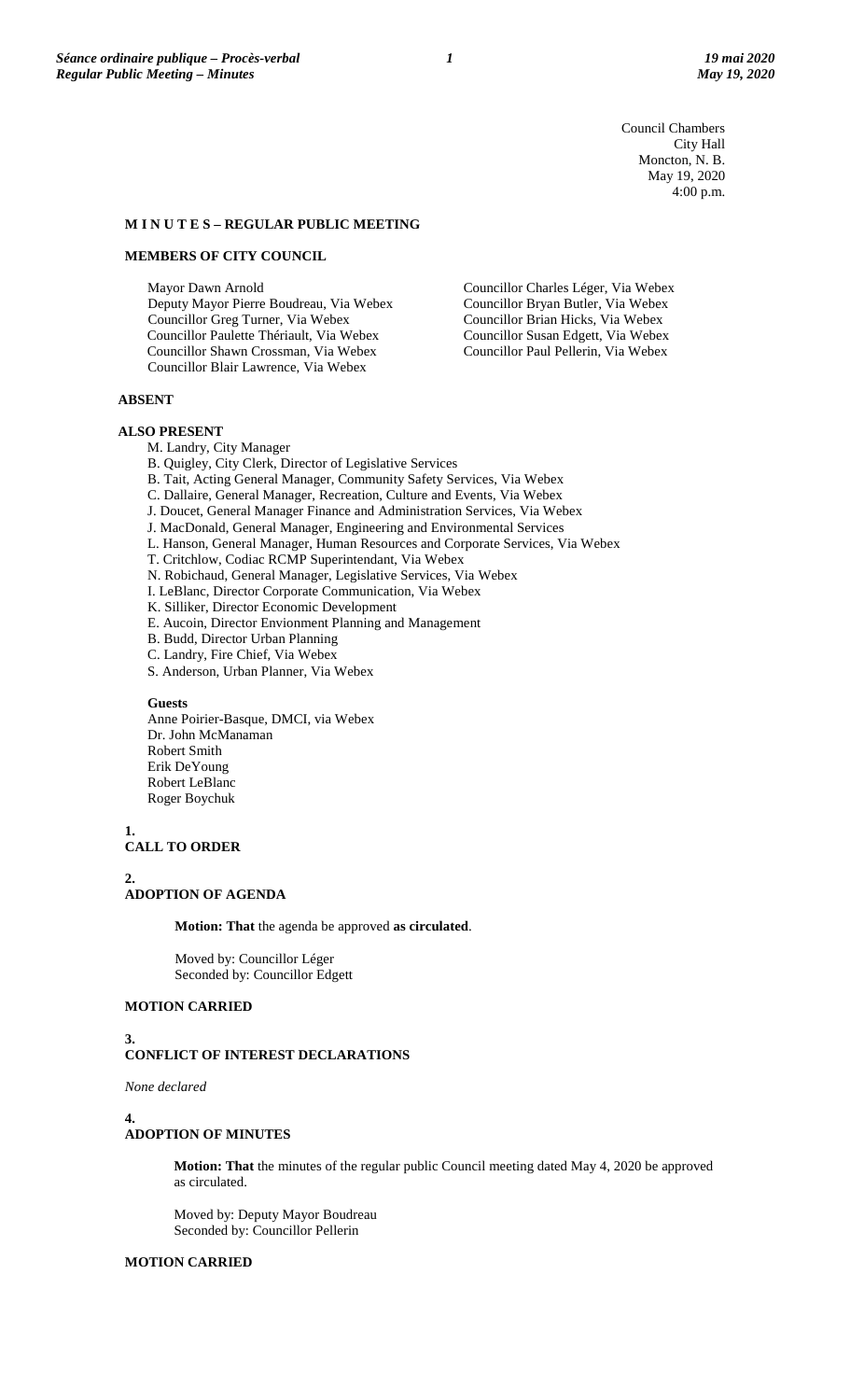#### **5. CONSENT AGENDA**

## 5.1 **Green Municipal Fund Application** – Codiac RCMP Facility Project

Administration is seeking to submit an application to the Federation of Canadian Municipalities' (FCM) Green Municipal Fund (GMF) for funding towards the construction of the new Codiac RCMP facility. The subject funding program is for "Brownfield Site Redevelopment" and the available funding is for a low interest loan with a non-repayable grant of up to 15% of the loan amount. The GMF program objective is to fund initiatives that bring a brownfield site back into economically productive use. In order to be eligible, the building to be constructed on the brownfield must be energy efficient and have the potential to reduce design energy consumption by at least 45% compared to the National Energy Code for Buildings (NECB) 2011.

**Whereas** the Codiac RCMP project is eligible for funding under the Green Municipal Fund's Brownfield Redevelopment program; and,

**Whereas** interest rates offered by the Green Municipal Fund are comparable or lower to what can be obtained from the other municipal borrowing authorities;

**Therefore be it resolved that:** City administration be authorized to submit an application to the Green Municipal Fund for a loan and grant for the construction of the Codiac RCMP facility

Moved by: Councillor Léger Seconded by: Councillor Butler

## **MOTION CARRIED**

### **6. PUBLIC AND ADMINISTRATION PRESENTATIONS**

## **6.1 PUBLIC PRESENTATIONS**

5 minutes

**Other Presentation** 

2 minutes

#### **6.2 ADMINISTRATION PRESENTATIONS**  15 minutes

6.2.1 **Update Covid**-19 (Coronavirus) – Marc Landry, City Manager / Conrad Landry, Fire Chief

Mr. Landry and Chief Landry provided an overview of the current situation. City Hall is now opened to the public, and staff has started to come back to work. A two-step approach is in place for proponents that use City facilities for their activities.

Chief Landry reminded that play structures, skate parks, dog parks and playgrounds continue to be closed. He advised Council that an announcement will be made within the next few days, that could provide the lifting of other restrictions.

Superintendent Critchlow advised that Codiac RCMP is now open for public facing.

## 6.2.2 **Update** – Downtown Sidewalk Cafés Enhancement

Mr. Landry, Mr. Silliker and Anne Poirier-Basque provided an update on the current status and options analysis of initiatives to support the re-opening and recovery of downtown businesses, specifically related to providing additional socially distanced eating or dining spaces. Many stakeholders including downtown businesses, restaurants and cafés, downtown workers and the broader community who want to return to enjoy the downtown, are seeking additional options to experience the downtown environment in a safe and secure manner.

Mr. Silliker recognized that the needs of stakeholders must be considered. For downtown businesses considering re-opening, social distancing requirements will constrain office and commercial space. Lunch rooms and employee lounges will have reduced capacity. During the summer months, downtown workers will seek to be outdoors to enjoy the nice weather and ensure appropriate social distancing during breaks or over the lunch hour.

As per Council approval on April 6, 2020, the City has waived fees for the Sidewalk Café Program for 2020.

The following perspectives should also be considered: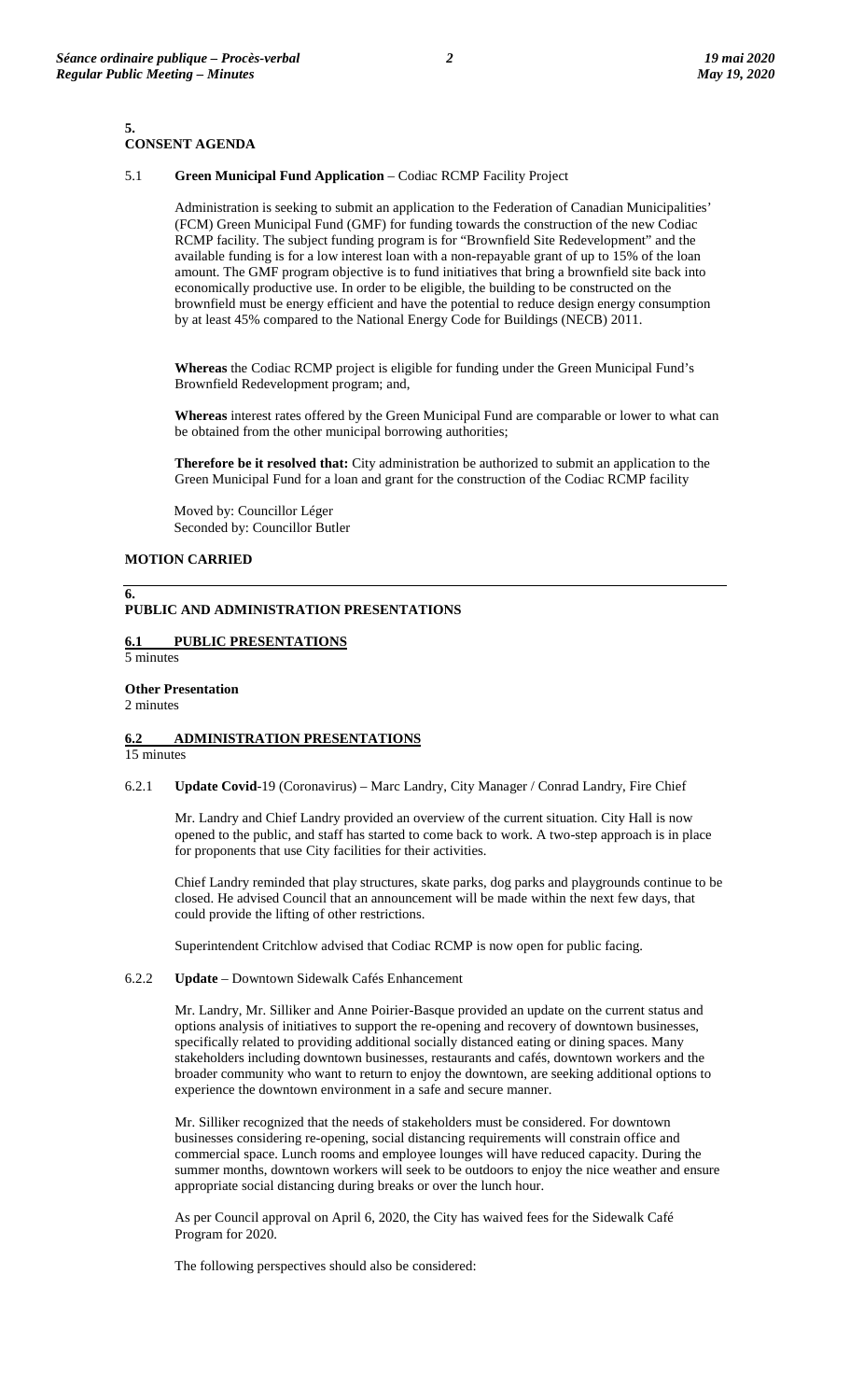- Tourism efforts to promote Moncton could creative and enticing downtown eating options be a unique feature to attract people to (downtown) Moncton to support tourism?;
- Fire access, public safety risks and first responder corridors;
- Existing enterprise wants to maintain access to their storefronts for returning customers;
- Stakeholders want assurance that crime prevention and downtown social safety issues are considered as part of any initiative; and
- Access to public washrooms will need to be considered for any options explored.

Ms. Poirier-Basque advised that the DMCI Advocacy Committee, DMCI Board and hotelier/businesses owners met last week to discuss the options. DMCI would not agree to a full closure of Main Street for the entire summer. On-street parking is considered a safety feature, as it creates a buffer between the sidewalk cafés and traffic; as well allows parking spaces for the business owners along Main Street. A survey will be sent to all businesses along Main Street asking for feedback, and how they plan to re-open.

Councillor Léger reminded administration/DMCI that businesses along St. George Street should also be surveyed. He indicated that he would not support the closure of Main Street.

Councillor Lawrence requested that Council be provided the amount of the money that will be saved from festivals being cancelled. Ms. Poirier-Basque advised that festivals have generated much of the business in the downtown area during the tourism season. In response to Councillor Lawrence's question, Ms. Dallaire indicated that the Tourism Department is currently working with the Province to develop a program/promotion for stay-vacations. She also advised Council that past years statistics indicated that tourism in the downtown has generated approximately 30% from restaurants and 20% from retail. Mr. Landry, in response to Councillor Lawrence's question, indicated that the City is currently going through an activity based items review of the budget.

Councillor Thériault suggested that perhaps administration organize a coffee break event for downtown businesses to gather their ideas.

Councillor Edgett requested that administration provide Council, during next week's Committee of the Whole meeting the number of restaurants participating in the Sidewalk Cafés Program, and those who will defer.

In response to questions regarding having Main Street transformed as a one-way street, Ms. Poirier-Basque indicated that this topic has been studied in the past and it is not a feasible option.

## **7. PLANNING MATTERS**

### 7.1 **New Rezoning and Municipal Plan amendment** application for PID 70531033 at Twin Oaks Drive and Ryan Street

Mr. Budd advised Council that Administration has received an application from Cordova Realty Limited to rezone PID 70531033 from R2 (Two Unit Dwelling) to R3 (Multiple Unit Dwelling) and MU (Mixed Use) to accommodate the development of a mixed-use node with high and medium density residential dwellings with commercial uses and services.

Rezoning a portion of the property at the corner where Twin Oaks Drive meets Ryan Street from R2 to MU will require an amendment to the Municipal Plan to amend the designation from NH (Neighbourhood) to MUC (Mixed Use Centres and Corridors).

The applicant is proposing to create a mixed use node at the corner of Twin Oaks Drive and Ryan Street. The proposal calls for eight buildings in total – six multiple unit dwellings, two of which are proposed to have commercial and service amenities on the main floor, and two two-storey stacked townhouses on either side of the future Holland Drive extension.

The project is being proposed in four phases. Each phase is detailed within the Council Report Form from this meeting date. It is anticipated that it will take roughly five to ten years to complete the full build out, pending unit sales.

It is being recommended to Council, that a public presentation be held for the development on June 1, 2020 and that the public hearing be held on July 20, 2020.

Mr. Robert LeBlanc, Fathomstudios Architects, provided an overview of the plans for the development. The site has 132 acres and is within 2 km of 3 schools, adjoins the Northwest and Jonathan Creek trails.

Roger Boychuck provided an overview of the Traffic Study for the development. The company carried out both a traditional traffic study and subsequent traffic counts of the area.

## **Motion:**

That Moncton City Council proceed with the Municipal Plan amendment being By-law Z-113.27 and the Zoning By-law amendment being By-law Z-213.73 and: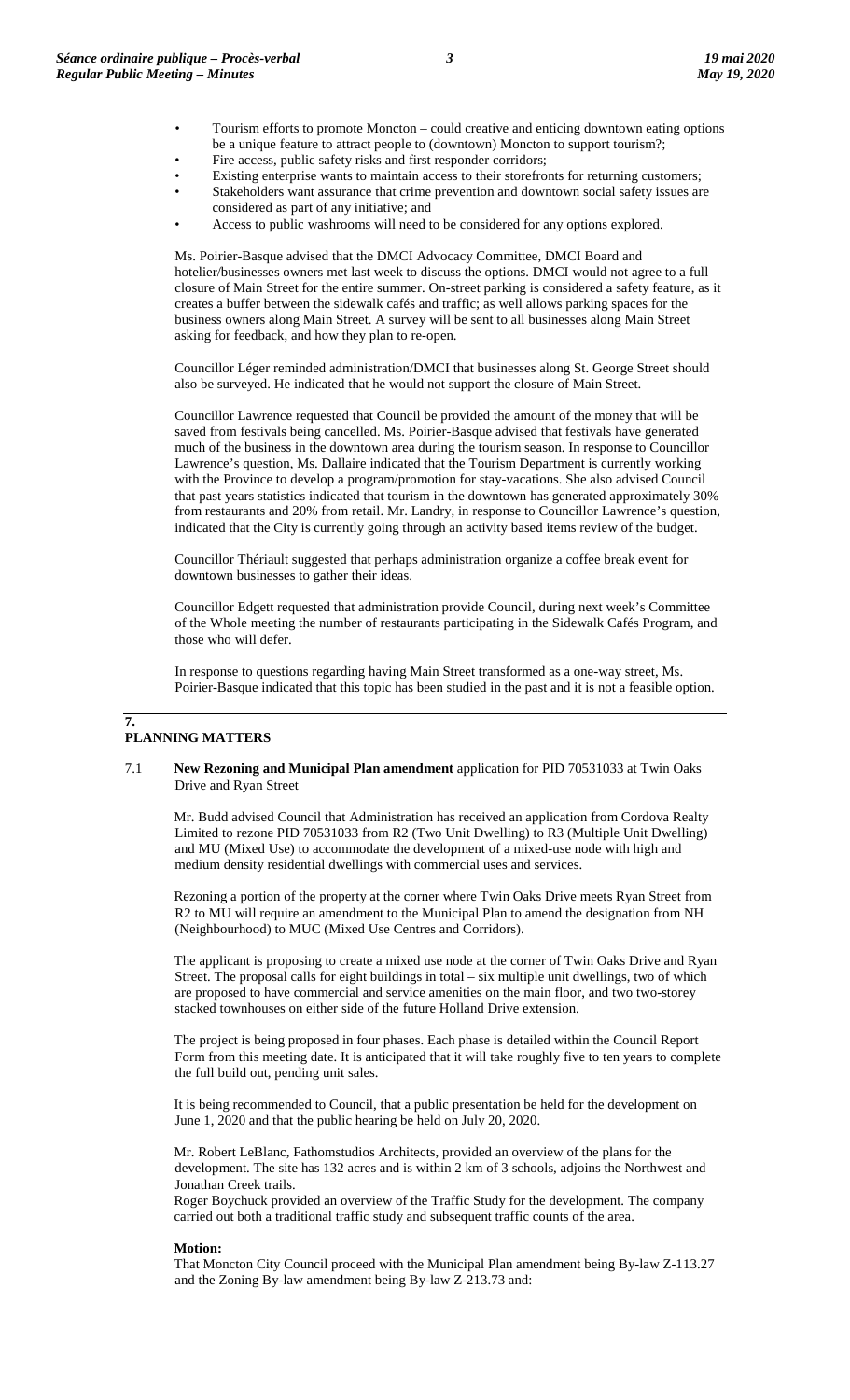- 1) That Council give 1<sup>st</sup> reading to the Municipal Plan amendment By-law Z-113.27 and Zoning By-law amendment By-law Z-213.73;
- 2) That a public presentation for the plan amendment be set for June 1, 2020;
- 3) That a tentative public hearing be set for July 20, 2020; and
- 4) That By-law Z-113.27 and Z-213.73 be referred to the Planning Advisory Committee for its written views; and

The rezoning, if approved, should be subject to a conditional zoning agreement, including but not limited to:

- 1) That the developer shall enter into a separate development charge agreement providing for the payment of development charges;
- 2) That the amending zoning by-law shall not be registered before the separate development charge agreement is executed;
- 3) That no trees or other vegetation be cut within a minimum of seven (7) metres along the entire east side of the subject lot, and the seven metre buffer is to remain vegetated and protected;
- 4) That a two metre high opaque fence be located on the southern side of the property where the parking lots abut the residential care facility, and that the fence be located on top of the retention wall, and constructed prior to, or at the beginning of, construction of buildings A and / or B;
- 5) That a line of conifers be planted along the eastern side of the lot along the existing treed buffer where the subject land abuts R2 zoned property, and that the conifers be a minimum of 2 metres high at planting and spaced a frequency of one tree for every 10 metres of rear lot property along the west side of the existing tree line;
- 6) That despite section 129(1)(c) of Zoning By-law Z-213 the height of the multiple unit buildings are permitted to be six stories;
- 7) That the proposed multiple unit dwellings and proposed townhouses be subject to Terms and Conditions to be approved by the Planning Advisory Committee;
- 8) That the development is subject to the Jonathan Creek Trunk Sewer Charge Area and that cost recovery charges for the entire rezoning area be paid prior to any Building and Development Permits being issued for the development;
- 9) That this rezoning approval shall expire within forty-eight (48) months of it coming into effect unless a development and development permit is obtained;
- 10) That all uses of land pursuant to this agreement shall conform with the provisions of the City of Moncton Zoning By-law, as amended from time to time, except as otherwise provided herein;
- 11) That nothing contained herein shall prohibit or in any way limit the Developer's right to apply for a variance pursuant to the provisions of the Community Planning Act;
- 12) That this agreement is to be signed and executed within 12 months of 3rd reading;
- 13) Following receipt of a written request from the owner of the property or any infant thereof, the City will, from time to time, at its sole discretion, prepare and execute releases of this Agreement, provided that the Agreement no longer has effect on the property. In all cases, the Owner will pay the City's administrative fee for preparing and signing a discharge and is responsible for all other legal, registration and other expenses, whether the discharge is prepared by the City, the Owner's solicitor or another person;
- 14) The development shall be carried out in substantial conformance with the plans and drawings submitted as Schedule B; and
- 15) That the \$1,000 security deposit required for a Conditional Rezoning Agreement and bylaw registry fees, be paid prior to registration

Moved by: Councillor Hicks Seconded by: Councillor Butler

## **MOTION CARRIED**

#### **8. STATEMENTS BY MEMBERS OF COUNCIL**

# **9.**

**REPORTS AND RECOMMENDATIONS FROM COMMITTEES AND PRIVATE MEETINGS** 

## **10.**

# **REPORTS FROM ADMINISTRATION**

## 10.1 **City Contract W20D 05DJ** – Street Microsurfacing

**Motion: That** City Contract No. W20D 05DJ, Street Microsurfacing, be awarded to Maritime Road Recycling Inc. in the amount of \$953,925.00 including HST (\$865,052.37 net HST), and that the budget for the project be set at \$960,000.00 including net HST, engineering and contingency.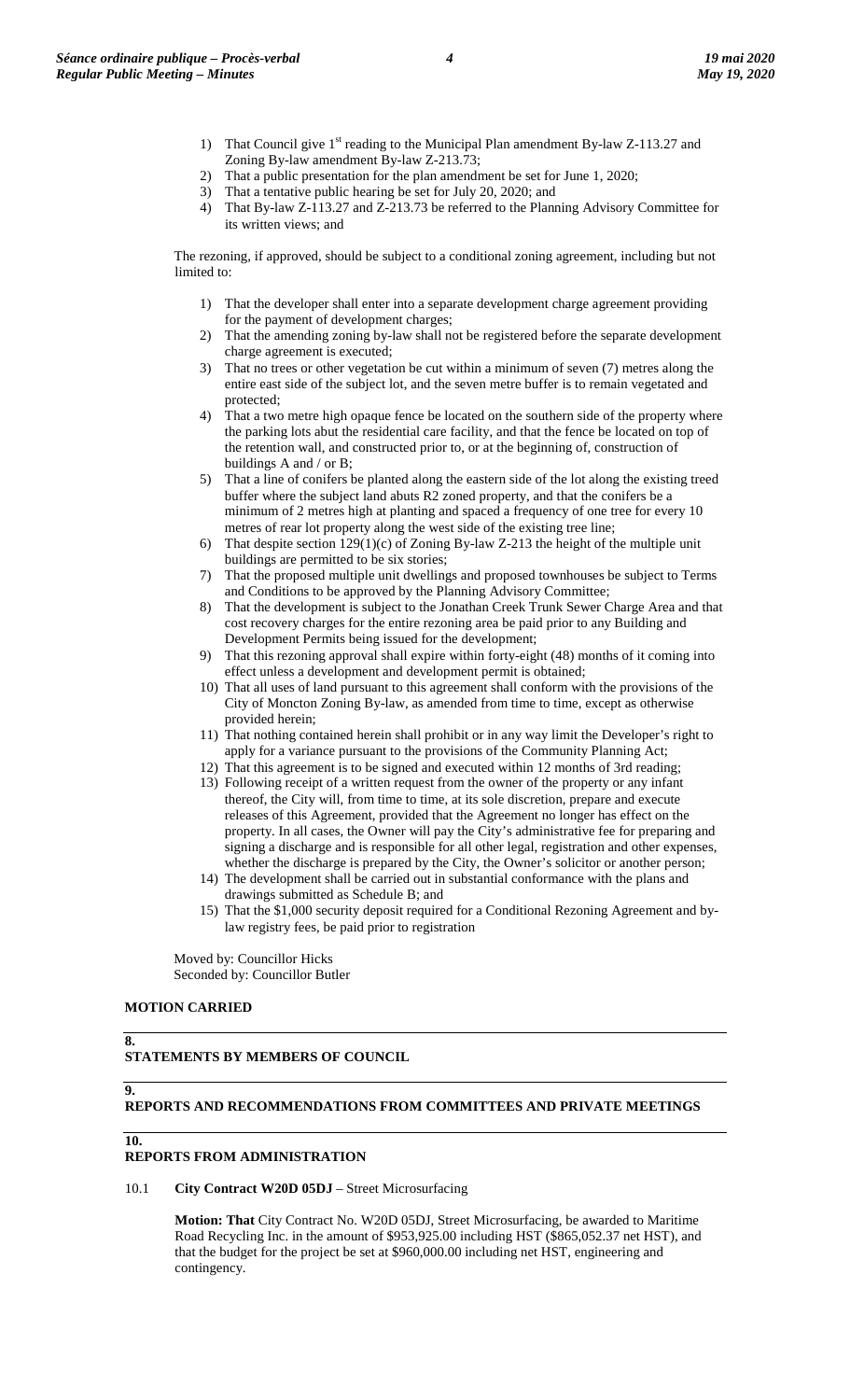It is also recommended that a contract be drafted, and that the Mayor and City Clerk be authorized to sign said contract and affix the Corporate Seal of the City of Moncton

Moved by: Councillor Léger Seconded by: Councillor Butler

Councillor Léger requested that administration provide an update on the process of microsurfacing.

## **MOTION CARRIED**

### 10.2 **City Contract No. W20C 03DB** – Boundary Drive Culvert Renewal

**Motion: That** City Contract No. W20C 03DB, Boundary Drive Culvert Renewal, be awarded to MacDonald Paving and Construction, a division of Miller Paving Limited in the amount of \$666,951.70 including HST (\$604,815.00 net HST), and that the budget for the project be set at \$725,000 including net HST, engineering and contingency.

It is also recommended that a contract be drafted, and that the Mayor and City Clerk be authorized to sign said contract and affix the Corporate Seal of the City of Moncton.

Moved by: Councillor Turner Seconded by: Councillor Butler

## **MOTION CARRIED**

### 10.3 **Plastic Bag Reduction By-law** Modification

The purpose of this item is to modify the commencement date of the By-law respecting the reduction of single-use plastic bags in the City of Moncton (by-law P-619), to October 1, 2020.

In June 2019, City Council adopted a by-law to reduce the distribution and use of single use plastic bags (P-619). Although the by-law allows for the distribution of paper bags at a fee, the objective is to reduce the use of any single use bags. The by-law commencement date, as specified in section 8, is July 1, 2020.

Due to recent circumstances related to the COVID-19 situation, some stores are not allowing customers to bring their own reusable bags for health and safety precautions. Stores may not be ready to supply paper bags in required quantities if reusable and single use plastic bags are not allowed. Therefore, due to these unforeseen circumstances, it is recommended that the By-law commencement date be postponed. City administration has consulted with the Retail Council of Canada who is supportive that the City By-law be harmonized with Newfoundland and Labrador's ban to make it easier for chain retailers to adjust.

**Motion: That** Moncton City Council approves amending the commencement date of By-law P-619 under section 8 to October 1, 2020.

Moved by: Councillor Léger Seconded by: Councillor Edgett

## **MOTION CARRIED**

*Nay: Deputy Mayor Boudreau*

10.4 **Extension** of Taxi License Expiry Date

**Motion: That** Moncton City Council authorize administration to extend the annual license renewal program for all taxicab owners and drivers to September 30 for the 2019-2020 license year in order to protect and limit the number of individuals coming into City Hall at any given time, and that By-law #L-108 be amended accordingly.

It is further recommended that Moncton City Council authorize administration to establish processes regarding license renewals and new applications in order to manage the number of individuals accessing City Hall.

Moved by: Councillor Edgett Seconded by: Councillor Pellerin

#### **MOTION CARRIED**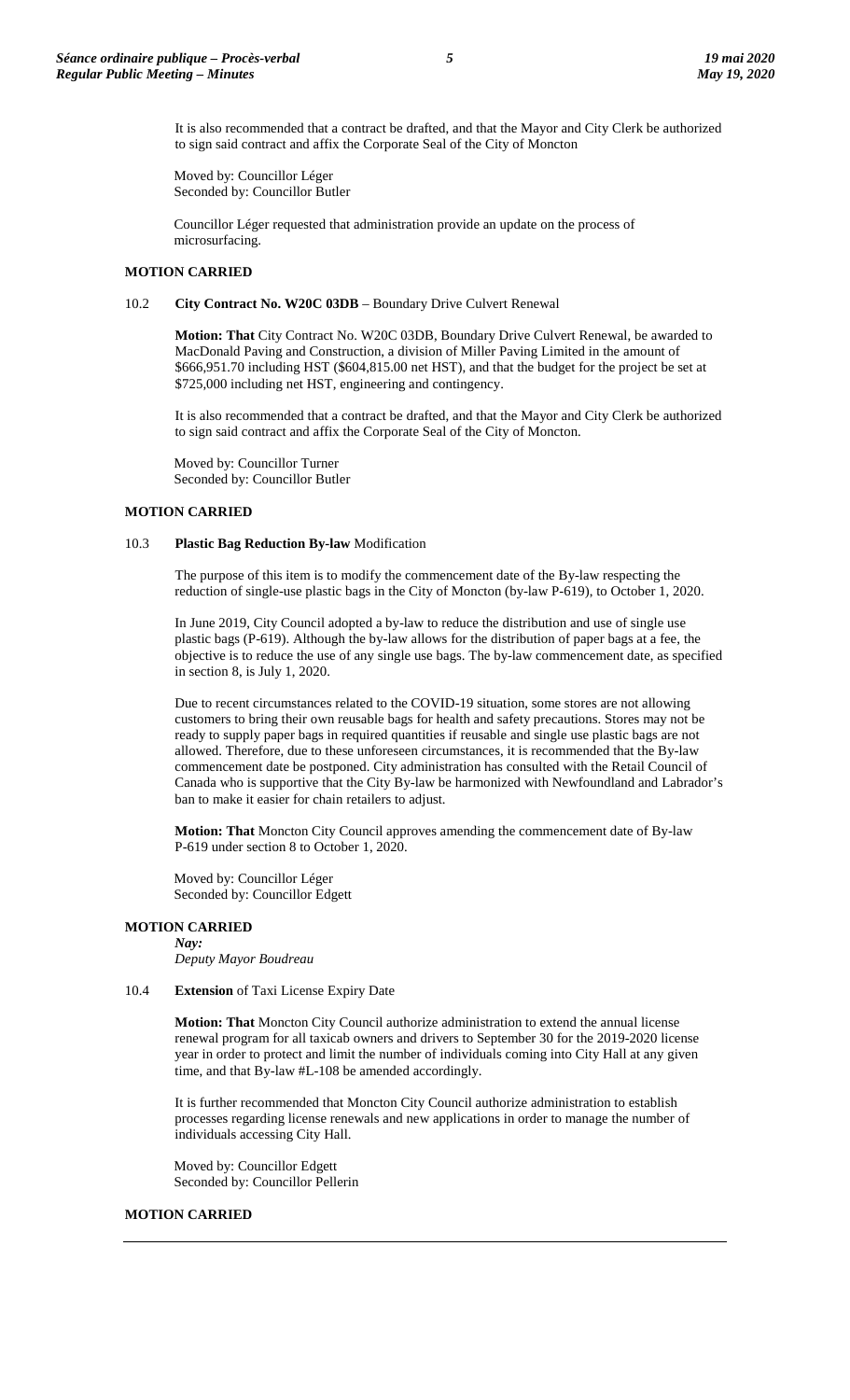## **11.**

## **READING OF BY-LAWS**

The City Clerk announced that the following by-laws will be posted on line at **www.moncton.ca** in *lieu of reading them into the record at future meetings, pursuant to Section 15.3(a) ii (A&B) of the Local Governance Act, or same can be faxed, mailed or e-mailed to interested parties at their request*.

11.1 **A By Law** in Amendment of the City of Moncton Plastic Bag Reduction By-Law, being By-Law P-619.1 – *First Reading – Pending approval item 10.5*

*First Reading only*

11.2 **A By-Law** in Amendment of a By-Law Relating to the Adoption of the City of Moncton Municipal Plan, being By-Law Z-113.27 (Twin Oaks) – *First Reading – Pending approval item 7.1*

*First Reading only*

11.3 **A By-Law** in Amendment of the City of Moncton Zoning By-Law, Being By-Law Z-213.73 (Twin Oaks) – *First Reading* – *Pending approval item 7.1*

*First Reading only*

11.4 **A By Law** in Amendment of a By- Law Relating to the Regulating and Licensing of Owners and Operators of Taxicabs in the City of Moncton, Being By-Law L-108.6 – *First Reading – Pending approval 10.6*

*First Reading only*

## **12. NOTICES MOTIONS AND RESOLUTIONS**

12.1 **Election** – Deputy Mayor

The City Clerk advised Council of the legislation and process required in order to elect a Deputy Mayor.

- Pursuant to the Local Governance Act, Subsection 48(3): "the Council of a Local Government shall elect a Deputy Mayor."
- Pursuant to the City of Moncton By-Law Respecting the Proceedings of the City of Moncton City Council and Committee Meetings, Section XIX, subsection 90: "Council shall elect a Deputy Mayor at its first meeting and annually thereafter at a regular meeting following the anniversary date of the preceding municipal election."
- An election will be conducted pursuant to Section 66(1) of the Local Governance Act, which states: "no vote shall be taken by ballot or by any other method of secret voting and every vote taken in that manner is of no effect.

The current process is as follows:

- Mayor Arnold will call for nominations for the position of Deputy Mayor. Councillors can then nominate a Councillor for Deputy Mayor. Self-nominations are also permitted. The Mayor will check with each nominee as to whether he or she will serve if elected.
- At the conclusion of the call, the Mayor will call again 3 more times for nominations.
- Once all nominations are received, and accepted by the nominee, a motion will be made that all nominations cease.
- Once carried, a public vote will be taken.

The Mayor called for nominations from the floor.

Councillor Susan Edgett was nominated for the position of Deputy Mayor for the year 2020-21 by Deputy Mayor Boudreau.

Councillor Edgett accepted the nomination

The Mayor called for further nominations.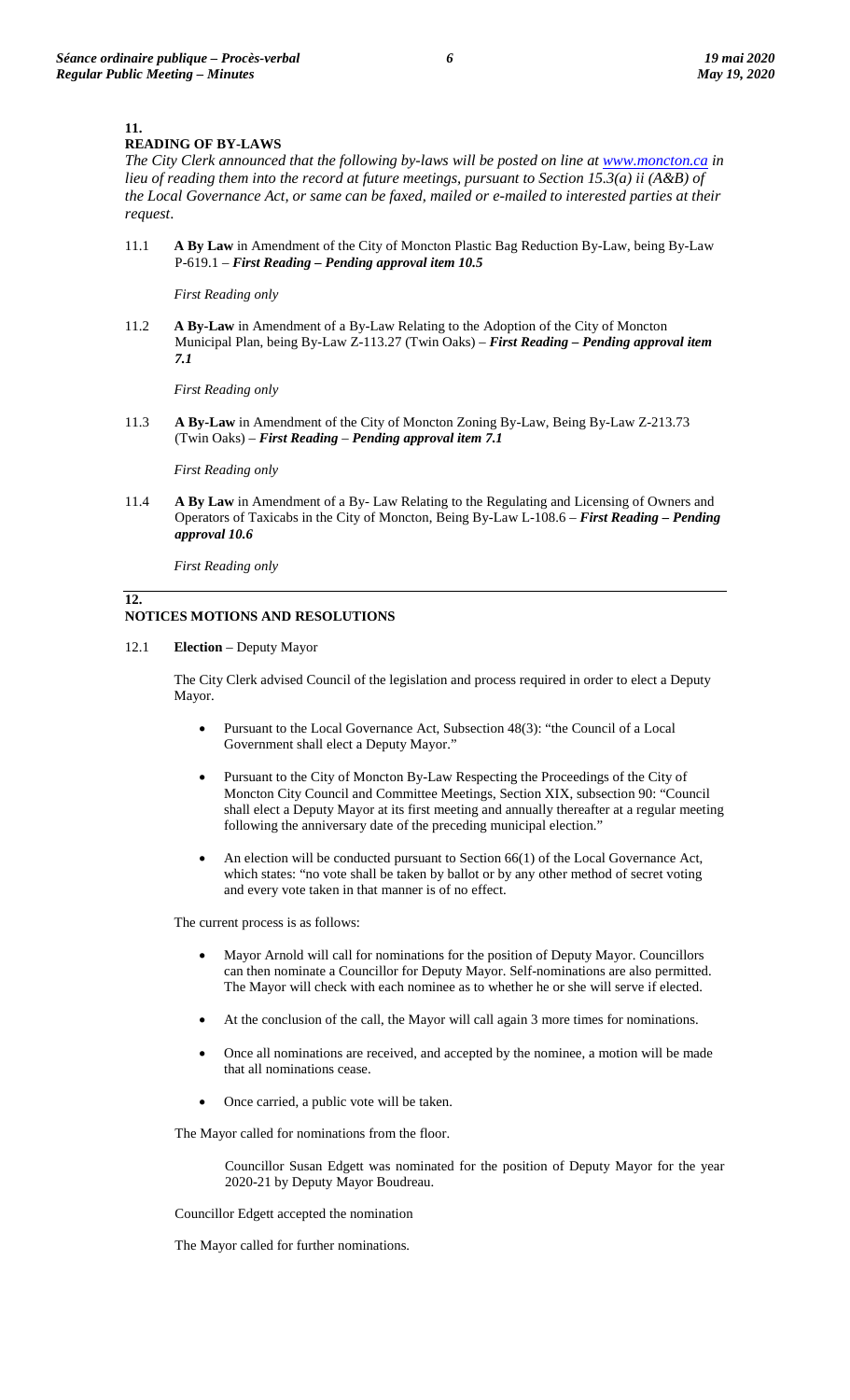Councillor Crossman was nominated for the position of Deputy Mayor for the year 2020- 21 by Councillor Butler.

Councillor Crossman accepted the nomination.

The Mayor called three times for any further nominations.

The Mayor asked for a motion to cease the nominations.

**Motion: That** the nominations for the 2020-2021 Deputy Mayor cease.

Moved by: Deputy Mayor Boudreau Seconded by: Councillor Butler

## **MOTION CARRIED**

Nominations were ceased.

Both candidates were afforded two minutes to address Council as to why they should be elected Deputy Mayor.

The Clerk requested that Council state their choice for Deputy Mayor aloud for the record. The following is the result of this poll:

*Councillor Crossman – Councillor Crossman Councillor Thériault – Councillor Crossman Councillor Lawrence – Councillor Edgett Councillor Léger – Councillor Edgett Councillor Butler – Councillor Crossman Councillor Hicks – Councillor Crossman Councillor Edgett – Councillor Edgett Councillor Pellerin – Councillor Crossman Councillor Turner – Councillor Crossman Councillor Boudreau – Councillor Edgett Mayor Arnold – Councillor Edgett*

The Clerk read the final vote into the record – Councillor Crossman: Six votes Councillor Edgett: Five votes

Councillor Turner requested that the Enhancing Democracy Committee review the process used for the election of Deputy Mayor.

**Motion: That** Councillor Crossman **be elected** as the Deputy Mayor for the year 2020- 2021.

Moved by: Councillor Butler Seconded by: Councillor Hicks

## **MOTION CARRIED**

**13.**

*Nay : Councillor Boudreau*

## **APPOINTMENTS TO COMMITTEES**

**Motion: That** the following nominations be approved:

**3+** Andrea S. Kalafut Paul Mann

Moved by: Councillor Butler Seconded by: Councillor Léger

## **MOTION CARRIED**